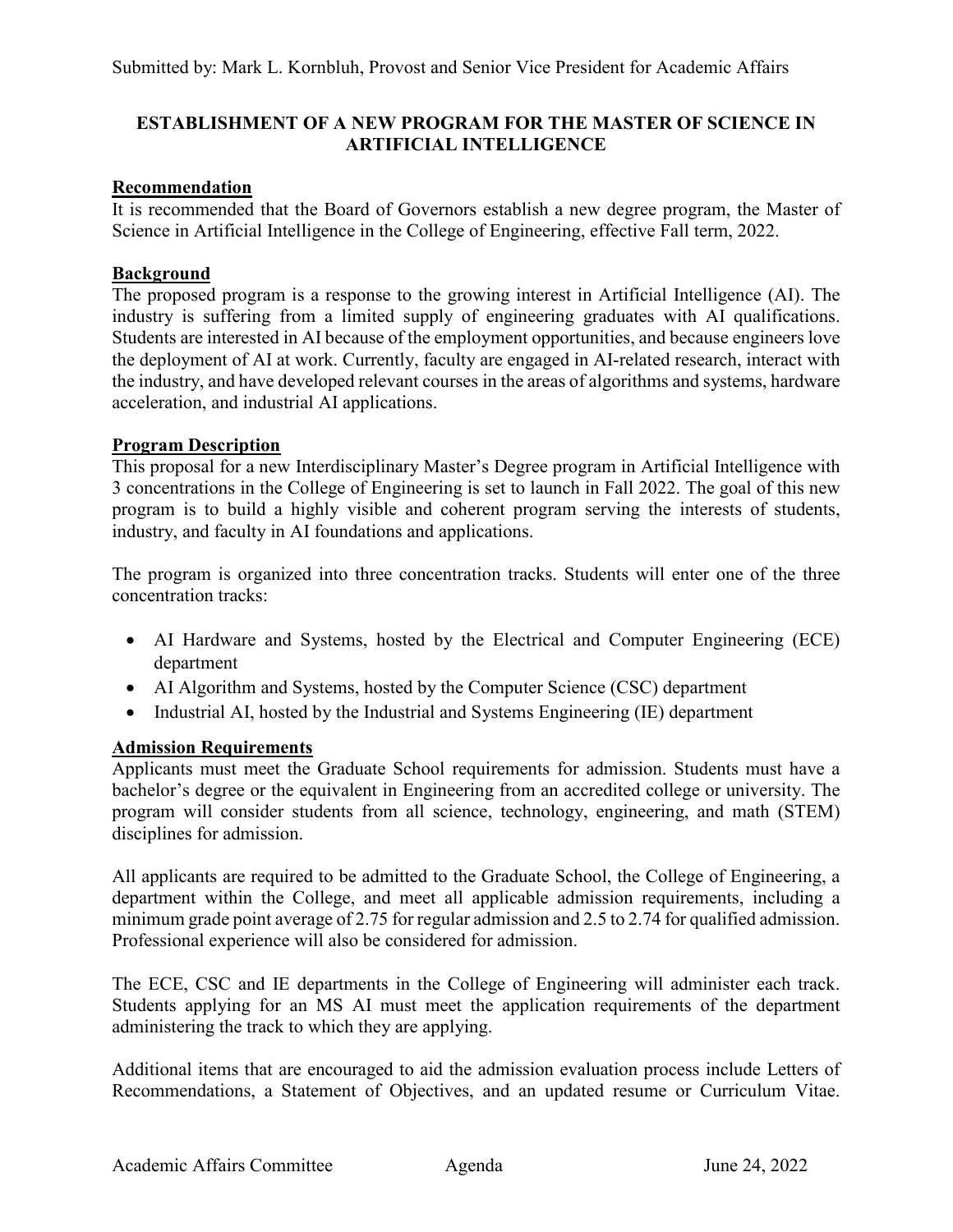Application and admittance to the program will be by application track (i.e., applicants will specify the track to which they are applying). The MS AI Program Committee will make the admission decisions in coordination with the participating units.

AGRADE students who demonstrate competency are able to take graduate courses as an undergraduate student. The MS in AI program is bound by the applicable standards and policies of the University, allowing AGRADE and transfer credits to count toward meeting application core requirements and apply them directly to the 30-credit requirement for the MS in AI degree, with approval by the committee.

# **Curriculum Requirements**

The program requires students to complete a minimum of thirty credits using master's degree Plan A (24 course credit hours plus a 6-credit hour master's thesis) or Plan C (30 credit hours of coursework). Plan A is intended for students planning to go on to pursue a Doctoral degree. All courses must be graduate-level courses offered in the College of Engineering. The program requires applicants to declare one of the three concentration tracks, focused on our strengths and regional needs. The requirements for each concentration track are:

# **AI Hardware and Systems Track**

Hosted by the Electrical and Computer Engineering (ECE) department.

# **Degree Requirements:**

- 9 credit hours from AI Hardware and Systems core
- 3 credit hours from AI Algorithms and Systems core
- 3 credit hours from Industrial AI core
- Plan A: 9 credit hours from AI Program electives, including at least 6 credit hours from AI Hardware and Systems electives, or
- Plan C: 15 credit hours from AI Program electives, including at least 12 credit hours from AI Hardware and Systems electives
- Plan A: 6 credit hours of ECE master's thesis
- All courses are  $3 4$  credits.

Most of the special topic courses will be converted to regular courses.

# **Core Courses**:

- ECE 5995: Design of Deep Convolutional Neural Networks
- ECE 7500: AI for Natural Language Processing
- ECE 7640: Online and Adaptive Methods for Machine Learning

# **Elective Courses**:

- ECE 5690: Digital Image Processing
- ECE 5770: Digital Signal Processing
- ECE 5560: Analysis and Design of Analog Integrated Circuits
- ECE 5995: Smart Grid and Smart Systems
- ECE 7430: Discrete Event Systems with Machine Learning
- ECE 7680: Advanced Digital Image Processing and its Applications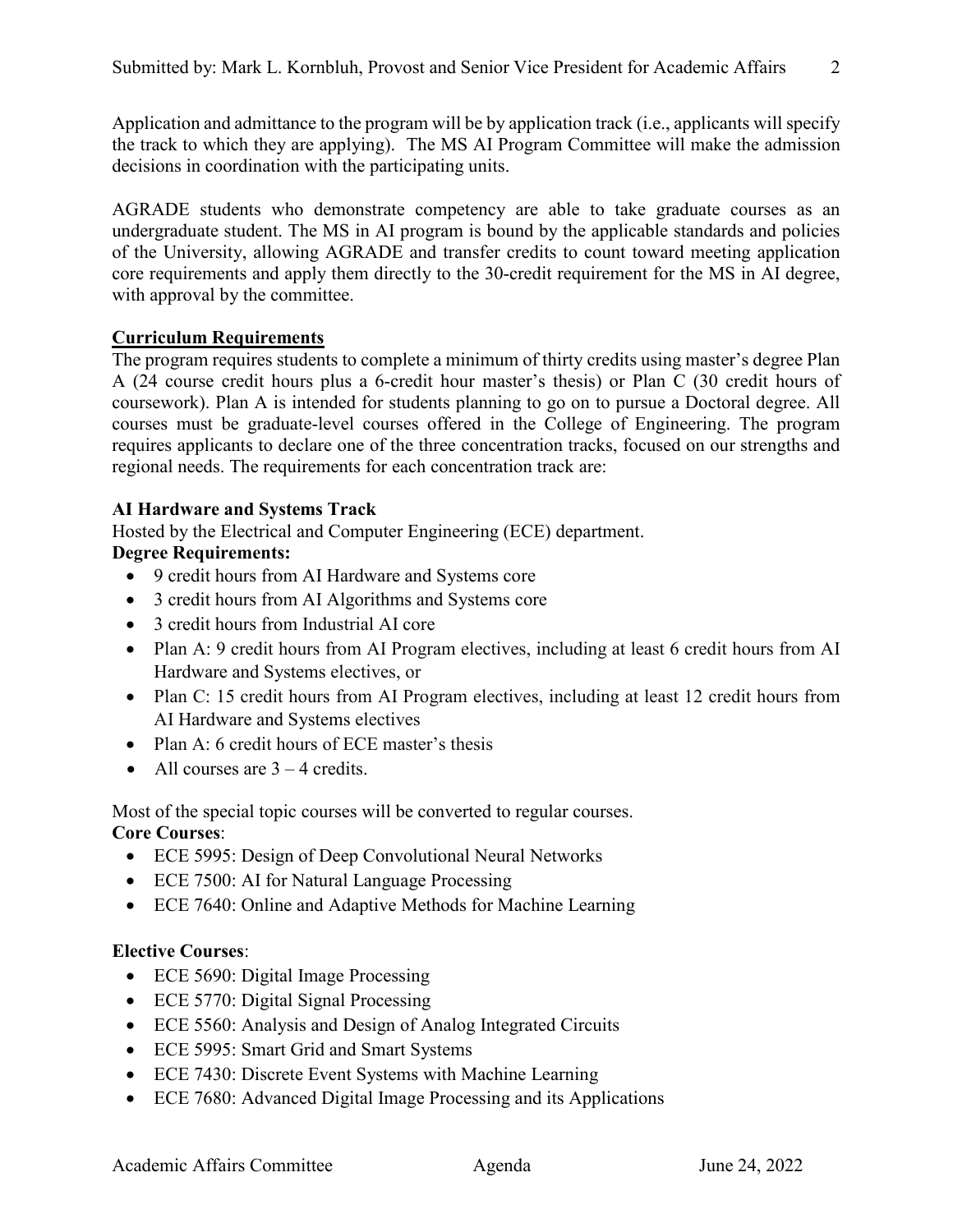• ECE 7995: Mixed Signal ICs for SoC

# **AI Algorithms and Systems Track**

Hosted by the Computer Science (CS) department.

## **Degree Requirements:**

- 9 credit hours from AI Algorithms and Systems core
- 3 credit hours from AI Hardware and Systems core
- 3 credit hours from Industrial AI core
- Plan A: 9 credit hours from AI Program electives, including at least 6 credit hours from AI Algorithms and Systems electives, or
- Plan C: 15 credit hours from AI Program electives, including at least 12 credit hours from AI Algorithms and Systems electives
- Plan A: 6 credit hours of CSC master's thesis
- All courses are  $3 4$  credits

## **Core Courses**:

- CSC 5825: Introduction to Machine Learning and Applications (Fall)
- CSC 6800: Artificial Intelligence I (Fall)
- CSC 7760: Deep Learning (Winter)

## **Elective Courses**:

- CSC 5100 Introduction to Mobility
- CSC 5272 Principles of Cyber Security
- CSC 5280 Introduction to Cyber-Physical Systems
- CSC 5430/1: Game Programming and Design I
- CSC 5710 Design of Intelligent Information Retrieval Systems
- CSC 5800: Intelligent Systems: Algorithms and Tools
- CSC 5870 Computer Graphics I
- CSC 5991: **Special Topics in Computer Science** (Note: Non-repeatable)
- CSC 6430/1: Game Programming and Design II
- CSC 6710 Database Management System I
- CSC 6860: Digital Image Processing and its Applications
- CSC 7710 Database Management Systems II
- CSC 7800: Artificial Intelligence II
- CSC 7810: Data Mining: Algorithms and Applications
- CSC 7825: Machine Learning
- CSC 7991: Advanced **Special Topics in Computer Science** (Note: Non-repeatable)

## **Industrial AI Track**

Hosted by the department of Industrial & Systems Engineering (ISE).

# **Degree Requirements:**

- 9 credit hours from Industrial AI core
- 3 credit hours from AI Hardware and Systems core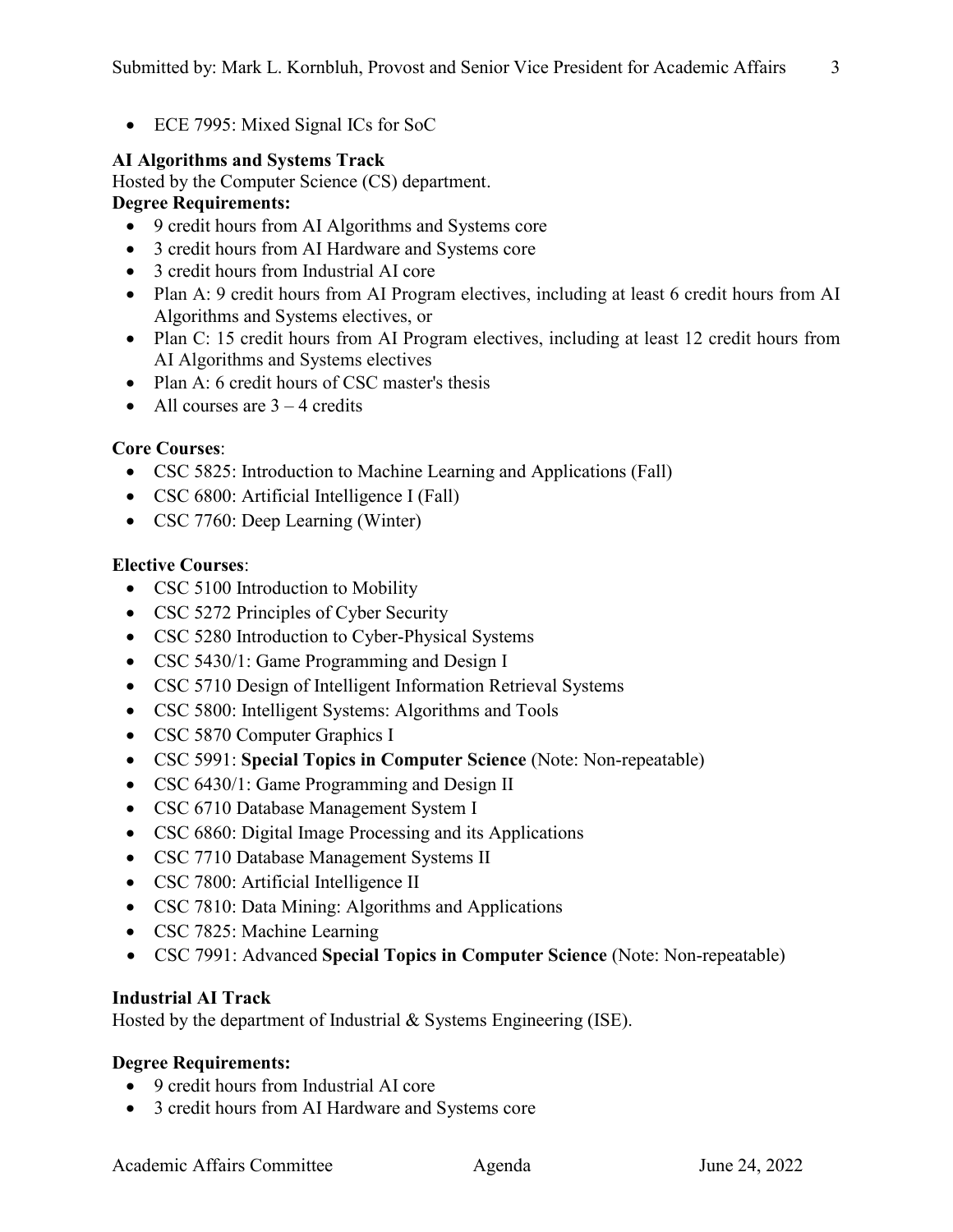- 3 credit hours from AI Algorithms and Systems AI core
- Plan A: 9 credit hours from AI Program electives, including at least 6 credit hours from Industrial AI electives, or
- Plan C: 15 credit hours from AI Program electives, including at least 12 credit hours from Industrial AI electives
- Plan A: 6 credit hours of ISE master's thesis
- All courses are 3-credit each.

#### **Core Courses**:

- IE 5995: IoT and Edge AI Programming
- DSA 6100: Statistical Methods for Data Science and Analytics
- IE 7860: Intelligent Analytics

#### **Elective Courses**:

- IE 5995: Simulation in Robotics using ROS
- DSA 6000: Data Science and Analytics
- IE 6000: Digital Automation
- DSA 6200: Operations Research (or IE 6560: Deterministic Optimization, take at most one from the two).
- IE 7220: Advanced Statistical Methods
- IE 7445: Manufacturing Analytics
- IE 7480: Knowledge Based Design
- IE 7521: Large-scale Optimization and Integer Programming
- IE 7995: Practicum Industrial AI Projects

## **Graduation Requirements**

The proposed program requires 30 credits for graduation, either Plan A (24 credits of coursework plus 6 credits of master's thesis) or Plan C (30 credits of coursework). All courses must be graduate-level courses offered in the College of Engineering.

A minimum grade point average of 3.00 is required for the MS AI program to obtain the MS Degree. A maximum of one course in which a C has been received may be used to meet graduation requirements, provided this is offset by sufficient A grades to maintain the required 3.00 average.

#### **Program Administration**

A council of four co-directors: one from each of the departments hosting the three AI tracks, plus one representing the College of Engineering will administer the program.

The council of co-directors, with input from the advisors, will be responsible for recruitment, admission, student advising and evaluation, curriculum development, and program evaluation. They will be responsible for:

- Refining and adjusting the core course requirements in each application track,
- Aligning electives between the AI application tracks and foundational areas,
- Developing, refining, and executing plans to promote the program internally and externally